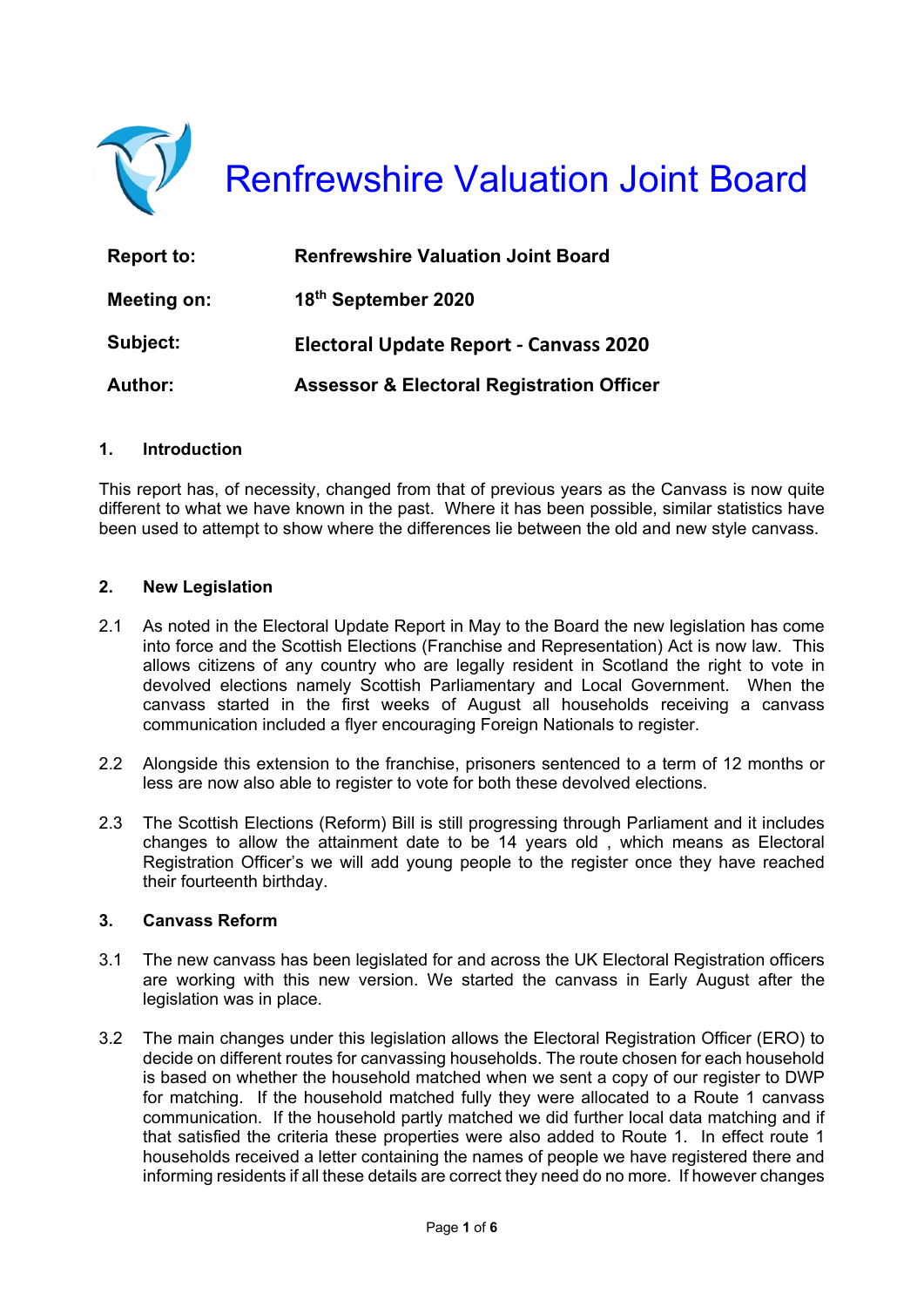require to be made they are directed to the government online service for registration or they can contact our office. In the past under the old style canvass this communication required to be answered/ confirmed by the household and reminders sent if no response received. However, under the new canvass this is no longer required and one communication is now the law for Route 1 properties.

If however properties didn't match then we sent a Route2 communication which asked the householders to fill in a form for eligible electors, along the lines of the Household Enquiry Form (HEF) that we issued for the last few years. This route does however require following up if there is a non return of information.

This leaves a final number of properties which form the Route3 canvass. These are our Establishments , such as Nursing Homes, Student residencies etc and these properties are generally dealt with be a suitable "responsible person" who fills in the information for their particular establishment. Again, the properties on this route require to be sent reminders as required.

- 3.3 Please see **Appendix 1** showing the totals of forms posted in the last 5 years to see what the difference is compared to this year's new canvass. If we average the number of forms from 2016-2019, the number issued this year is approximately 72% of what we issued previously. This will hopefully translate into a cost saving in real terms both through printing and postage and staff resources e.g. issuing reminders etc.
- 3.4 The next graph in **Appendix 1** shows the number of households which we anticipate will require a personal visit (Door to Door). If we average the last four years figures from this graph, and assume the worst case scenario of us having to canvass circa 27,000 households this year, this results in us carrying out only 57% of the previous four-year average. This is a worst case scenario and we actually expect to be canvassing circa 22,000 households which is 46% of the average of the last four years. This is a very significant saving both in payments to canvassers and in staff time organising and running the temporary canvassers employed.
- 3.5 **Appendix 2** shows the numbers of forms posted and door to door canvassing in a tabular form broken down into each constituent council area, for your information.
- 3.6 A further innovation for this year's canvass was the power given to ERO's to use electronic communication to contact those electors who had noted this as a preference for receiving information from us. We managed to issue over 54,000 e-comms and although the response rate wasn't particularly high at just short of 17,000 it still translates into a significant saving for printing, postage and staff time. I hope that as we move into the next few years of this style of canvass this will prove to be an ever increasing method of choice and consequently deliver continued savings. **See Appendix 3**

 As this is the first year of the new style canvass the Cabinet Office(CO) has given us some funding again this year to help with costs. As reported previously when we had made the move to Individual Electoral Registration in 2014 the CO had given a commitment to fund the extra costs of carrying out this new approach to canvassing. However, as this years' new style of canvass was being discussed and designed it was hoped that significant reductions to the cost of the annual canvass could be achieved. So, the funding from the CO this year is much reduced, although it should be enough to cover this years costs. Going forward over the next few years savings should become more significant, especially if we can move more stakeholders to using e-communications which removes both printing and postage costs .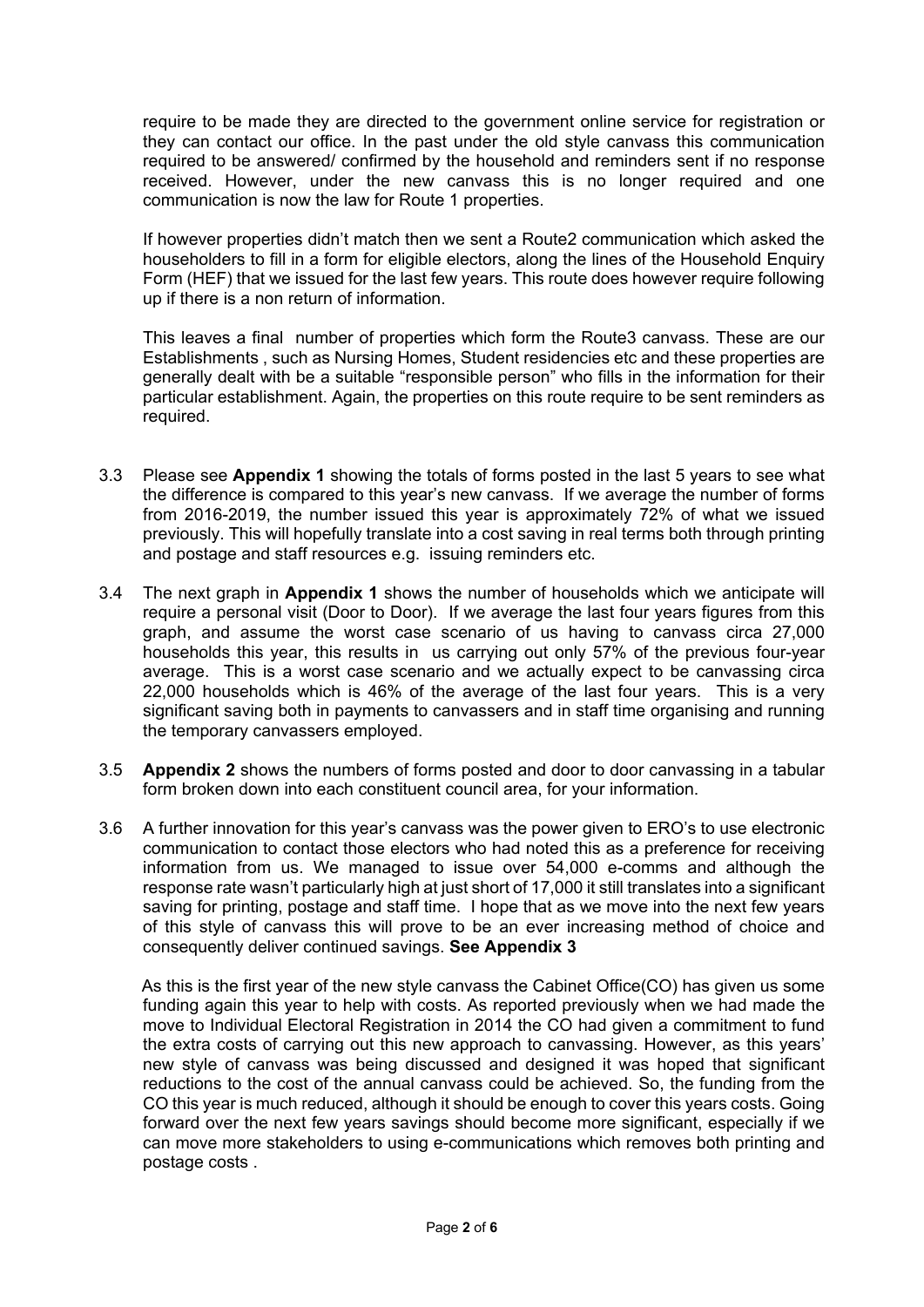3.7 Decisions on whether we carry out the final part of canvass with the personal visit (door knock) have still to be made. The personal visit phase of the canvass will not be taking place before late September/ early October. However, whether door to door canvassing will be allowed at that time remains uncertain. We will plan for it in any case and follow Government advice.

## **4. Future Elections**

- 4.1 The next scheduled elections are for May 2021 Scottish Parliamentary. As a member of the Electoral Management Board (EMB) for Scotland and as Vice Chair of the Scottish Assessors Electoral Registration Committee I am involved with a number of stakeholders and fellow ERO's exploring ways to ensure a safe delivery of next May's elections. It is hard to predict what phase of lockdown either the country as a whole or indeed local lockdown restrictions might be. The best action is to prepare for the worst and hope for the best. Realistically, all ERO's are being asked to look at their resilience, the resources they have and those they might need to deliver the register on time. All this taking into account that there may well be a surge in both postal vote applications and emergency proxies. Work is ongoing in trying to quantify the effects of these changes and planning and resources will be put in place to mitigate as much as it is possible to do so.
- 4.2 At the time of writing there are no other elections scheduled, however, as always this will be kept under review and should circumstances require, the Electoral Management System combined with our staff, will be able to deliver.

## **5. Publication of Registers**

5.1 At present there is legislation being debated on moving the traditional publication date of 1<sup>st</sup> December 2020 to 1<sup>st</sup> February 2021. We will publish on whatever the directed date is once legislation is in place.

## **6. Ongoing Projects**

6.1 I am on both the Westminster and Scottish Government Accessibility Groups, these groups are still meeting, virtually and it is beneficial to be a member of both to help understand and find solutions for electors with various needs to ensure we are as inclusive as possible when creating our registers.

## **General Conclusions**

I would like to take this opportunity to thank all the staff for their hard work in continuing to deliver electoral services and the new style canvass during this lockdown period.

#### **Recommendations**

i. The Board notes the contents of this report.

For further information please contact Kate Crawford 0300 300 0150 Or via e-mail at kate.crawford@renfrewshire-vjb.gov.uk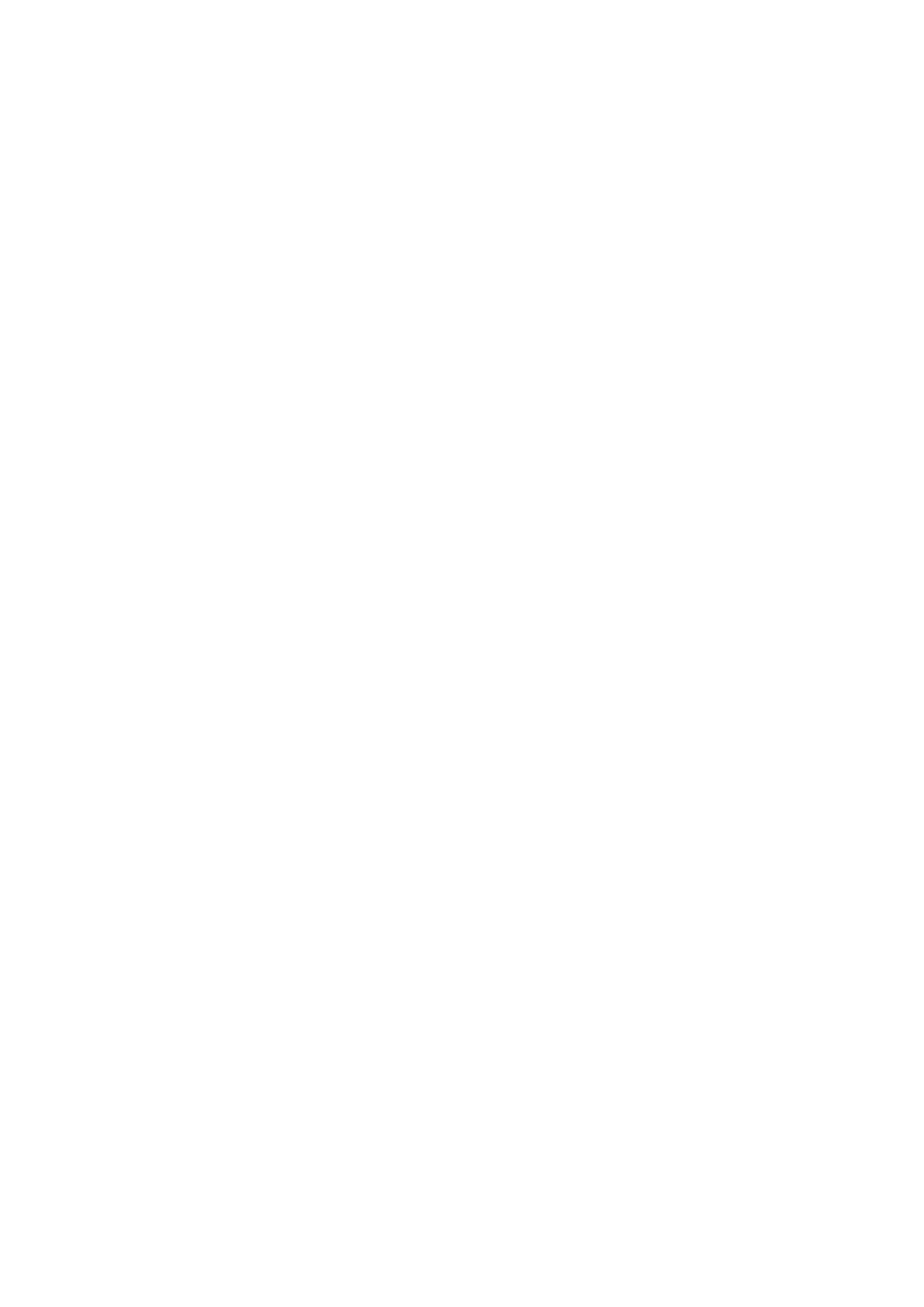Appendix 1



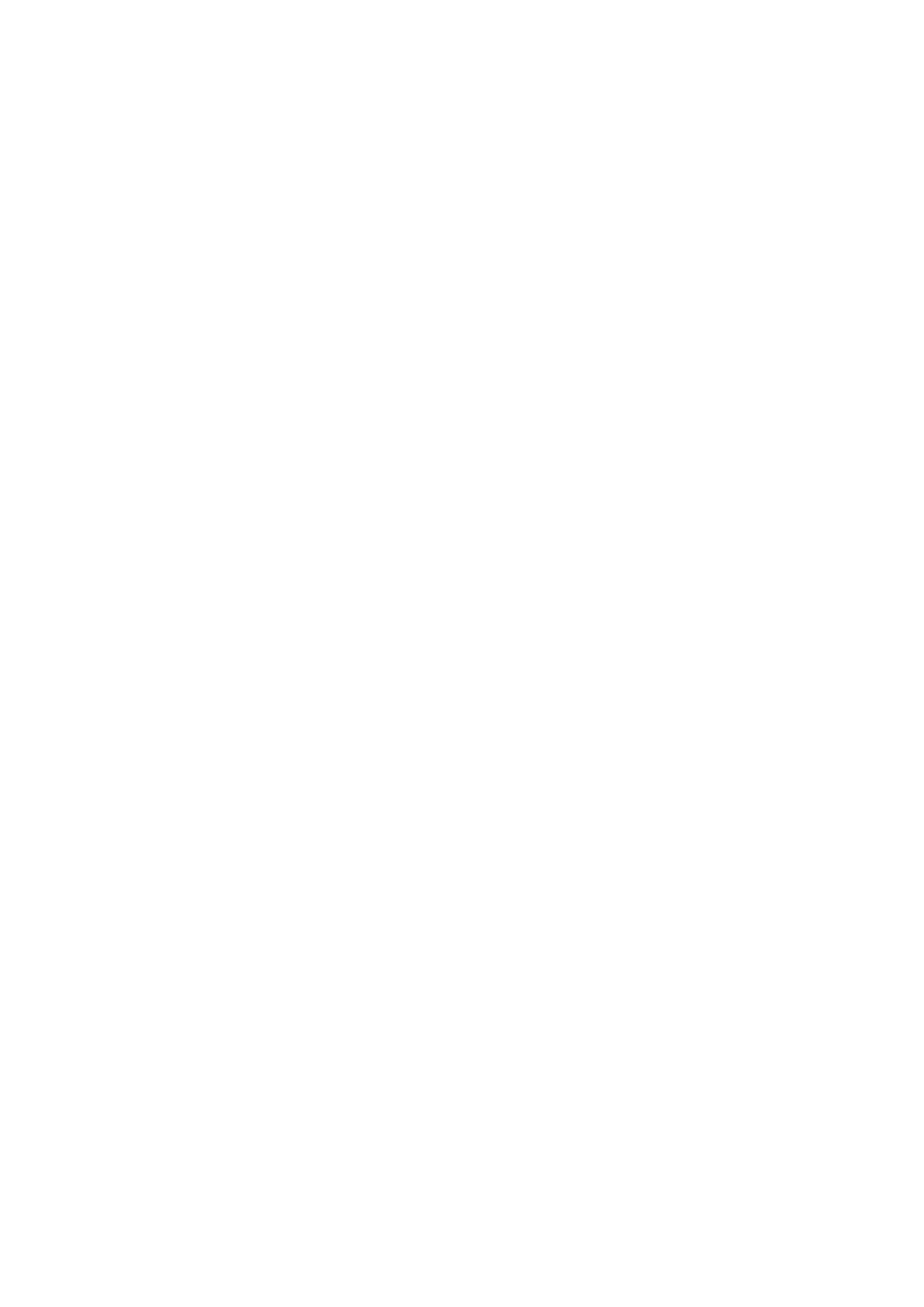# Appendix 2

| 2016              | <b>Total Forms Issued</b> | <b>Door to Door</b> |
|-------------------|---------------------------|---------------------|
| East Renfrewshire | 54,991                    | 10.774              |
| Inverclyde        | 58,906                    | 13,666              |
| Renfrewshire      | 129,022                   | 30,407              |
| Total             | 242,919                   | 54,847              |

| 2017                     | <b>Total Forms Issued</b> | <b>Door to Door</b> |
|--------------------------|---------------------------|---------------------|
| <b>East Renfrewshire</b> | 59,529                    | 6,267               |
| Inverclyde               | 63,631                    | 9.150               |
| Renfrewshire             | 141.249                   | 18,780              |
| Total                    | 264,409                   | 34,197              |

| 2018                     | <b>Total Forms Issued</b> | Door to Door |
|--------------------------|---------------------------|--------------|
| <b>East Renfrewshire</b> | 55,245                    | 7.964        |
| Inverclyde               | 56,525                    | 10,587       |
| Renfrewshire             | 125,798                   | 23,927       |
| Total                    | 237,568                   | 42,478       |

| 2019              | <b>Total Forms Issued</b> | <b>Door to Door</b> |
|-------------------|---------------------------|---------------------|
| East Renfrewshire | 56,423                    | 10,647              |
| Inverclyde        | 59,205                    | 14.544              |
| Renfrewshire      | 133,952                   | 32,205              |
| Total             | 249,580                   | 57,396              |

| 2020              | <b>Total Forms Issued</b> | <b>Door to Door</b> |
|-------------------|---------------------------|---------------------|
| East Renfrewshire | 39,800                    | 4,668               |
| Inverclyde        | 44,759                    | 7,466               |
| Renfrewshire      | 96,121                    | 15,067              |
| Total             | 180,680                   | 27,201              |